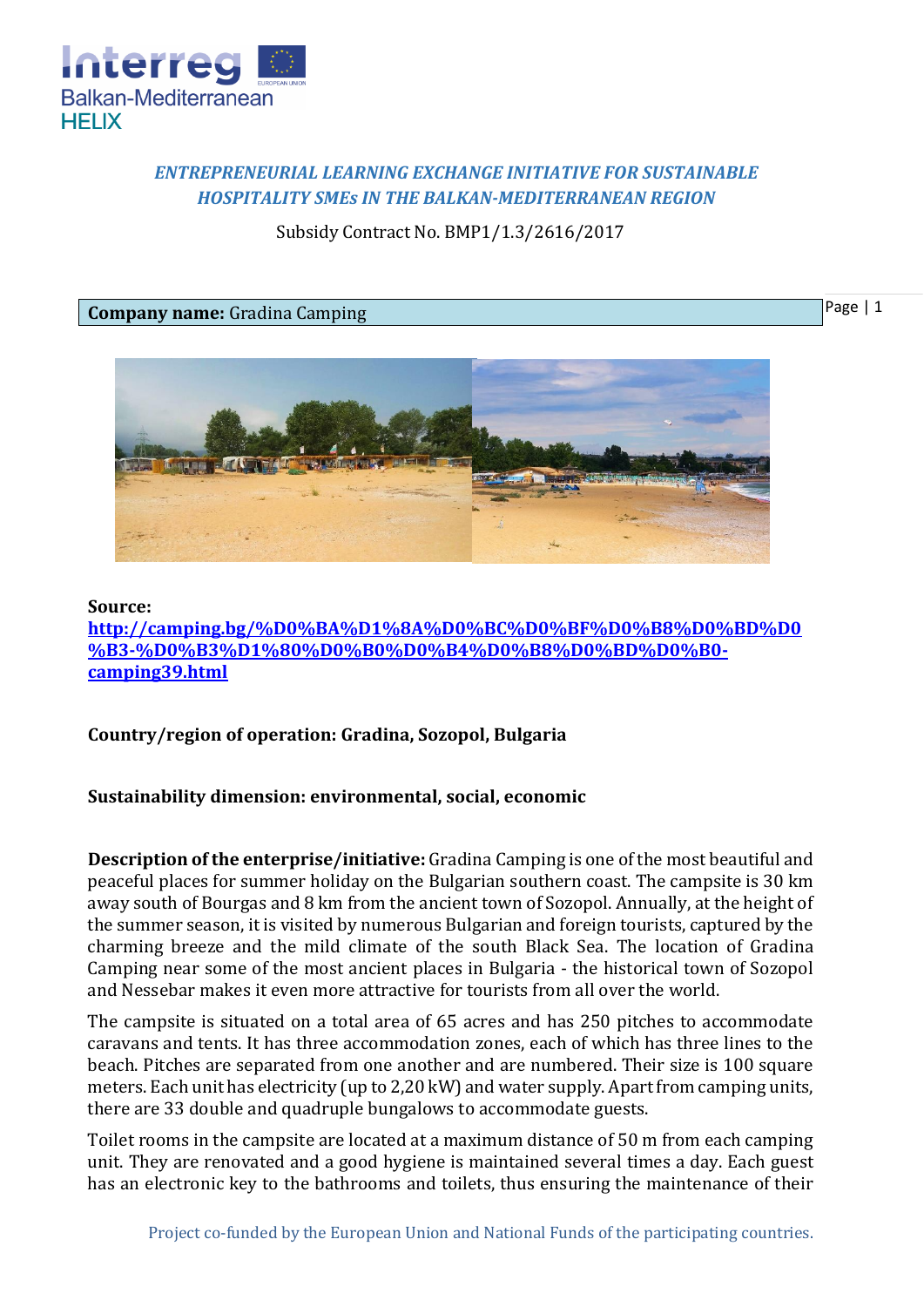

purity and that they are used only by guests of the campsite. Dishwashing areas are separated from the bathrooms. They are located along the alleys. The campsite offers accommodation in both own caravans and tents as well as in double and quadruple bungalows. The guests feel cozy amongst a lot of greenery and are provided with different amenities In the campsite there are several restaurants, beach bars, grocery store, snack bar, tea-house and cafe. On the beach there are playgrounds for beach volleyball.

Page | 2

**Social/ community impact sought:** Providing opportunities for camping at the south coast of Black Sea and preserving the nature, preventing the construction of hotels and resorts in the area.

**Stakeholders:** campers

**Approach applied:** facility management, environment protection

**Innovation applied:** renovated toilets/bathroom facilities and installation of electronic key system ensuring the maintenance of high levels of hygiene and usage only by guests of the campsite.

**Social impact and business results achieved:** Camping Gradina is one of the oldest and best known camps on the Bulgarian Black Sea coast. This is the place where four generations of campers have been spending all summer off the city's stress and everyday life - in harmony with the sea and nature and the view of the waves and the island of St. Ivan.

Camping Garden is the Favourite campsite on the Bulgarian Black Sea coast according to the # BestBGCamp2016 rating of Camping.bg for 2016, it was chosen to be the camping which has the most hospitable service, best location and environment for 2015 according to the same rating.

**Financial situation / sustainability of the business model:** Sustainability is ensured by the environment preservation measures, introduction of energy efficient appliances and modernization of facilities.

**Key success factors:** location, rating, environment preservation and constant development measures

**Challenges and problems: A challenge was seen in ensuring the peace of the guests so that** the campsite is nowadays secured by the Municipal police, all alleys are illuminated and the entry of vehicles is prohibited during night hours.